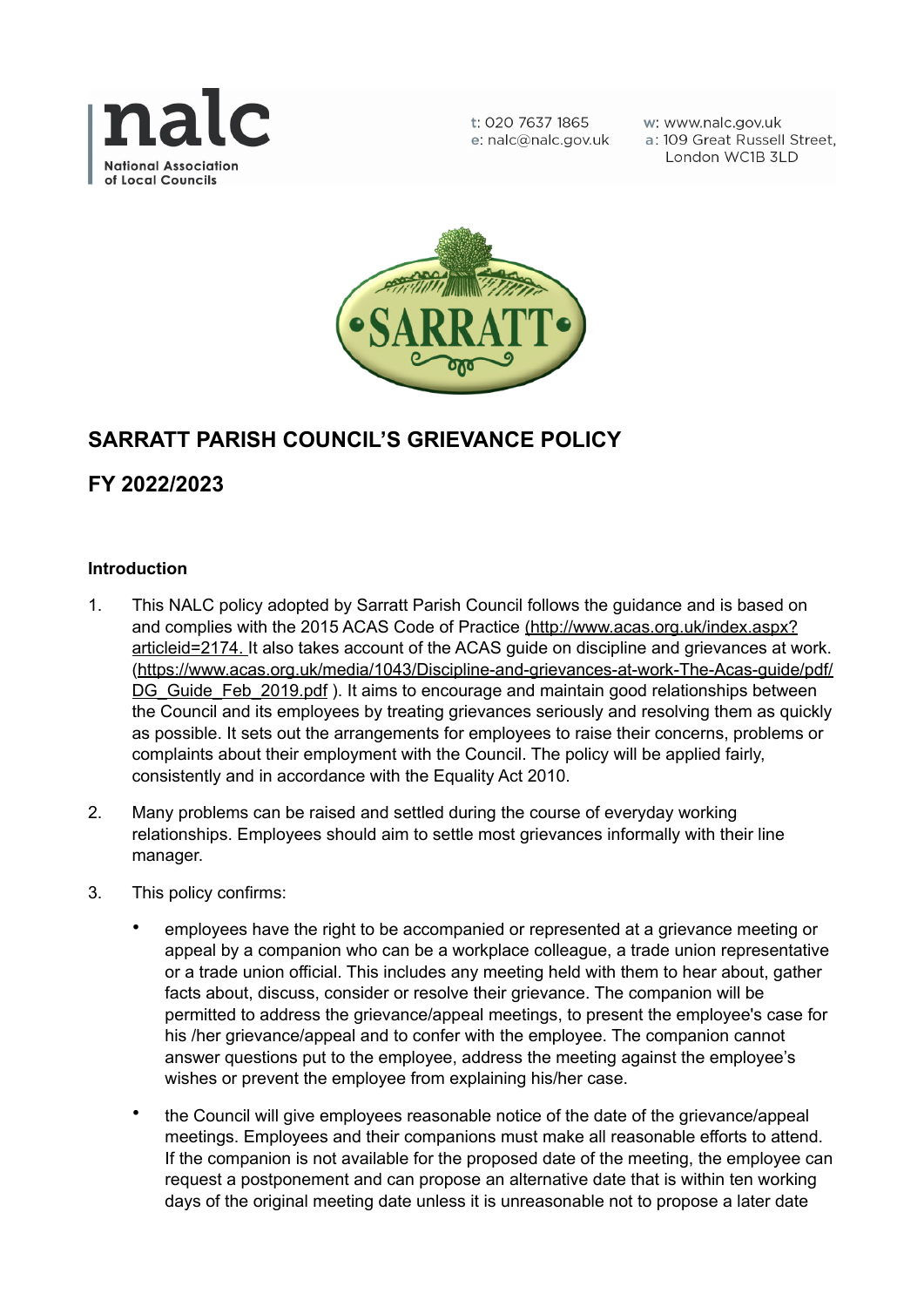- any changes to specified time limits must be agreed by the employee and the Council
- an employee has the right to appeal against the decision about his/her grievance. The appeal decision is final
- information about an employee's grievance will be restricted to those involved in the grievance process. A record of the reason for the grievance, its outcome and action taken is confidential to the employee. The employee's grievance records will be held by the Council in accordance with the General Data Protection Regulation (GDPR)
- audio or video recordings of the proceedings at any stage of the grievance procedure are prohibited, unless agreed by all affected parties as a reasonable adjustment that takes account of an employee's medical condition
- if an employee who is already subject to a disciplinary process raises a grievance, the grievance will normally be heard after completion of the disciplinary procedure
- if a grievance is not upheld, no disciplinary action will be taken against an employee if he/she raised the grievance in good faith
- the Council may consider mediation at any stage of the grievance procedure where appropriate, (for example where there have been communication breakdowns or allegations of bullying or harassment). Mediation is a dispute resolution process which requires the consent of affected parties
- Employees can use all stages of the grievance procedure If the complaint is not a code of conduct complaint about a councillor. Employees can use the informal stage of the council's grievance procedure (paragraph 4) to deal with all grievance issues, including a complaint about a councillor, Employees cannot use the formal stages of the council's grievance procedure for a code of conduct complaint about a councillor. If the complaint about the councillor is not resolved at the informal stage, the employee can contact the monitoring officer of Sarratt Parish Council who will inform the employee whether or not the complaint can be dealt with under the code of conduct. If it does not concern the code of conduct, the employee can make a formal complaint under the council's grievance procedure (see paragraph 5)
- If the grievance is a code of conduct complaint against a councillor, the employee cannot proceed with it beyond the informal stage of the council's grievance procedure. However, whatever the complaint, the council has a duty of care to its employees. It must take all reasonable steps to ensure employees have a safe working environment, for example by undertaking risk assessments, by ensuring staff and councillors are properly trained and by protecting staff from bullying, harassment and all forms of discrimination
- If an employee considers that the grievance concerns his or her safety within the working environment, whether or not it also concerns a complaint against a councillor, the employee should raise these safety concerns with his or her line manager at the informal stage of the grievance procedure. The council will consider whether it should take further action in this matter in accordance with any of its employment policies (for example its health and safety policy or its dignity at work policy) and in accordance with the code of conduct regime

## **Informal grievance procedure**

4. The Council and its employees benefit if grievances are resolved informally and as quickly as possible. As soon as a problem arises, the employee should raise it with his/her manager to see if an informal solution is possible. Both should try to resolve the matter at this stage. If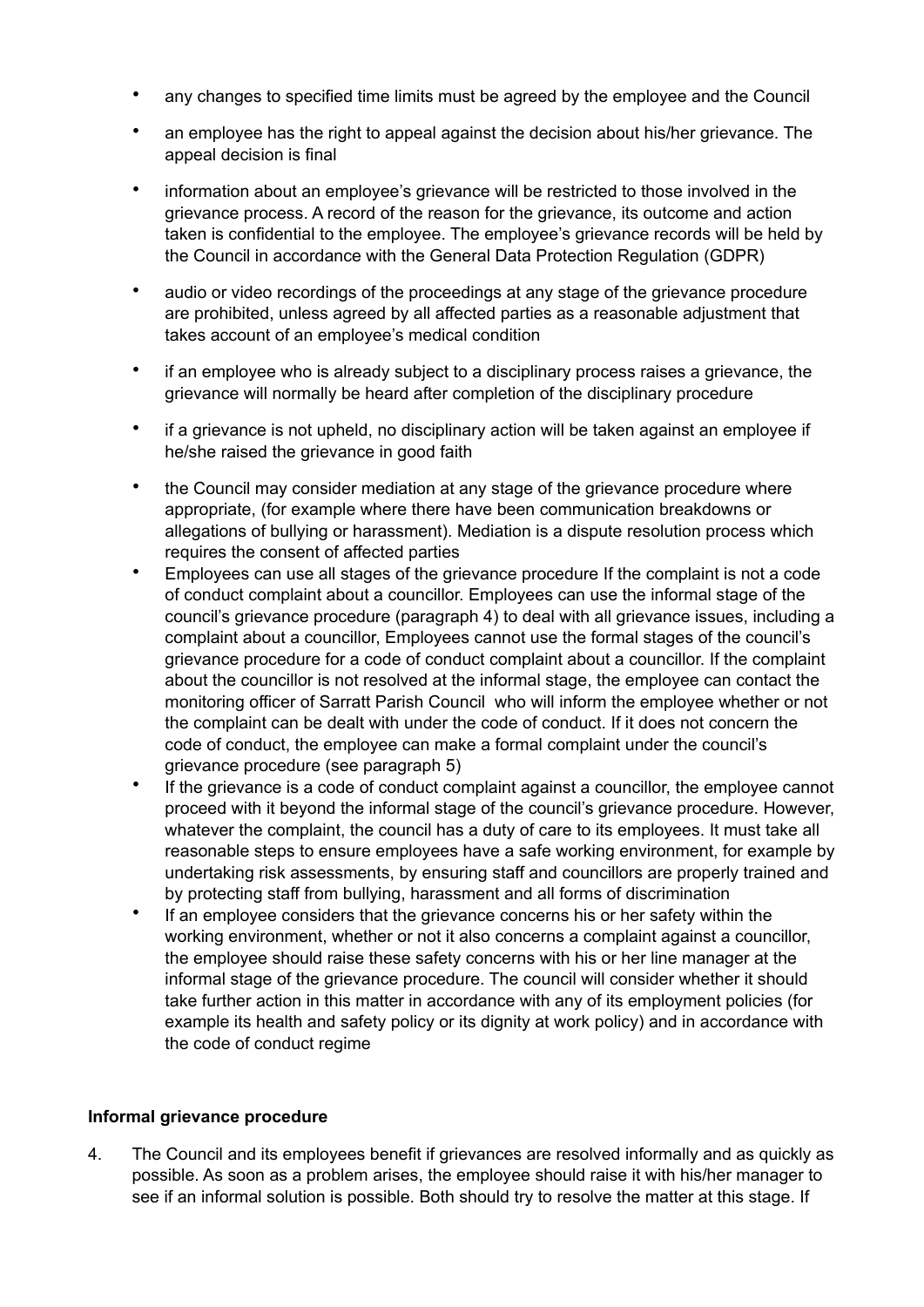the employee does not want to discuss the grievance with his/her manager (for example, because it concerns the manager), the employee should contact the Chairman of the staffing committee or, if appropriate, another member of the staffing committee. If the employee's complaint is about a councillor, it may be appropriate to involve that councillor at the informal stage. This will require both the employee's and the councillor's consent.

## **Formal grievance procedure**

- 5. If it is not possible to resolve the grievance informally and the employee's complaint is not one that should be dealt with as a code of conduct complaint (see above), the employee may submit a formal grievance. It should be submitted in writing to the Chairman of the staffing committee.
- 6. The staffing committee will appoint a sub-committee of three members to hear the grievance. The sub-committee will appoint a Chairman from one of its members. No councillor with direct involvement in the matter shall be appointed to the sub-committee.

## **Investigation**

- 7. If the sub-committee decides that it is appropriate, (e.g. if the grievance is complex), it may appoint an investigator to carry out an investigation before the grievance meeting to establish the facts of the case. The investigation may include interviews (e.g. the employee submitting the grievance, other employees, councillors or members of the public).
- 8. The investigator will summarise their findings (usually within an investigation report) and present their findings to the sub-committee.

## **Notification**

- 9. Within 10 working days of the Council receiving the employee's grievance (this may be longer if there is an investigation), the employee will normally be asked, in writing, to attend a grievance meeting. The written notification will include the following:
	- the names of its Chairman and other members
	- the date, time and place for the meeting. The employee will be given reasonable notice of the meeting which will normally be within 25 working days of when the Council received the grievance
	- the employee's right to be accompanied by a workplace colleague, a trade union representative or a trade union official
	- a copy of the Council's grievance policy
	- confirmation that, if necessary, witnesses may attend (or submit witness statements) on the employee's behalf and that the employee should provide the names of his/her witnesses as soon as possible before the meeting
	- confirmation that the employee will provide the Council with any supporting evidence in advance of the meeting, usually with at least two days' notice
	- findings of the investigation if there has been an investigation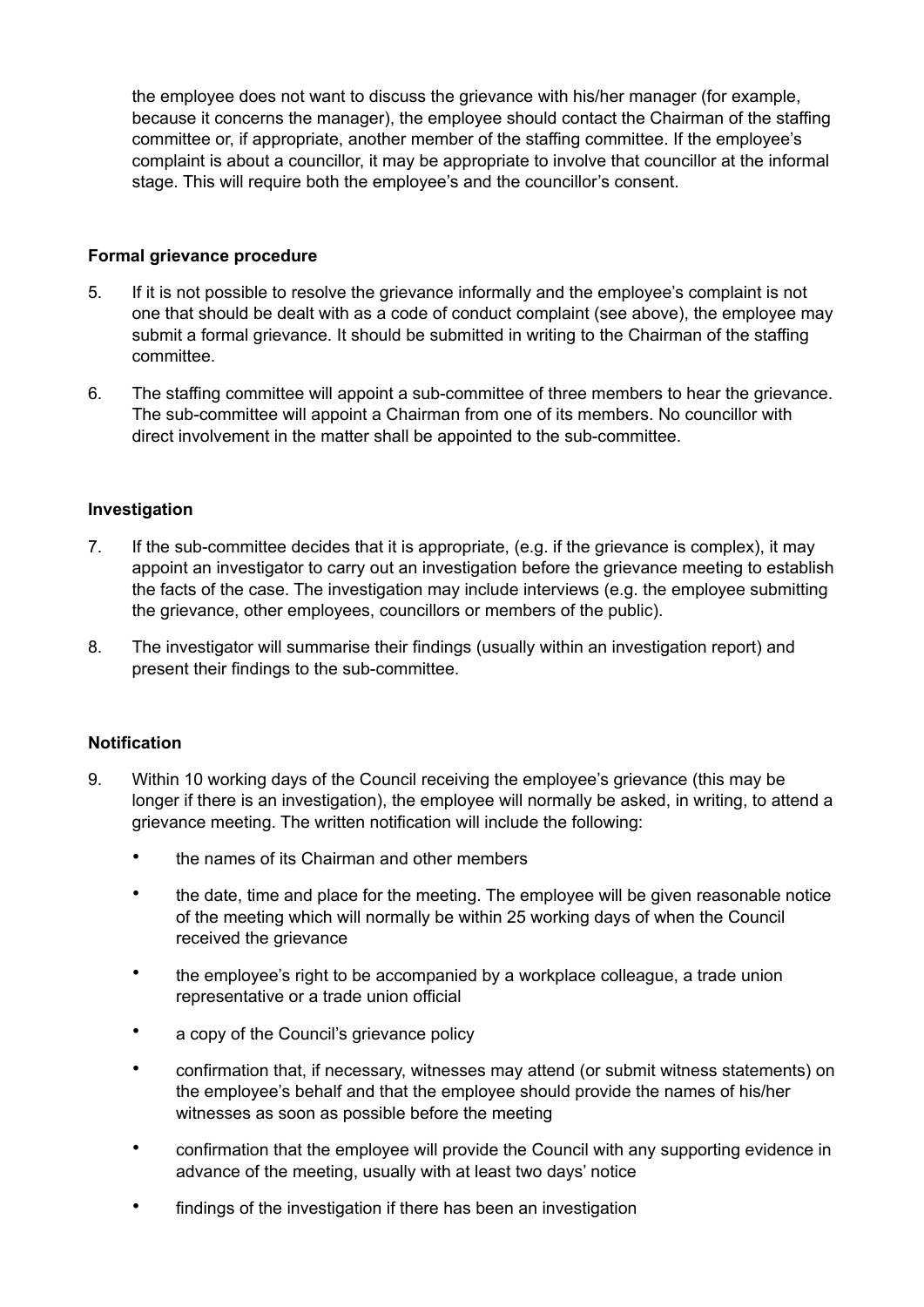• an invitation for the employee to request any adjustments to be made for the hearing (for example where a person has a health condition).

## **The grievance meeting**

- 10. At the grievance meeting:
	- the Chairman will introduce the members of the sub-committee to the employee
	- the employee (or companion) will set out the grievance and present the evidence
	- the Chairman will ask the employee questions about the information presented and will want to understand what action does he/she wants the Council to take
	- any member of the sub-committee and the employee (or the companion) may question any witness
	- the employee (or companion) will have the opportunity to sum up the case
	- a grievance meeting may be adjourned to allow matters that were raised during the meeting to be investigated by the sub-committee.
- **11.** The Chairman will provide the employee with the sub-committee's decision, in writing, usually within five working days of the meeting. The letter will notify the employee of the action, if any, that the Council will take and of the employee's right to appeal.

## **The appeal**

- 12. If an employee decides that his/her grievance has not been satisfactorily resolved by the sub-committee, he/she may submit a written appeal to the staffing committee. An appeal must be received by the Council within five working days of the employee receiving the subcommittee's decision and must specify the grounds of appeal.
- 13. Appeals may be raised on a number of grounds, e.g.:
	- a failure by the Council to follow its grievance policy
	- the decision was not supported by the evidence
	- the action proposed by the sub-committee was inadequate/inappropriate
	- new evidence has come to light since the grievance meeting.
- 14. The appeal will be heard by a panel of three members of the staffing committee who have not previously been involved in the case. There may be insufficient members of the staffing committee who have not previously been involved. If so, the appeal panel will be a committee of three Council members who may include members of the staffing committee. The appeal panel will appoint a Chairman from one of its members.
- 15. The employee will be notified, in writing, usually within 10 working days of receipt of the appeal of the time, date and place of the appeal meeting. The meeting will normally take place within 25 working days of the Council's receipt of the appeal. The employee will be advised that he/she may be accompanied by a workplace colleague, a trade union representative or a trade union official.